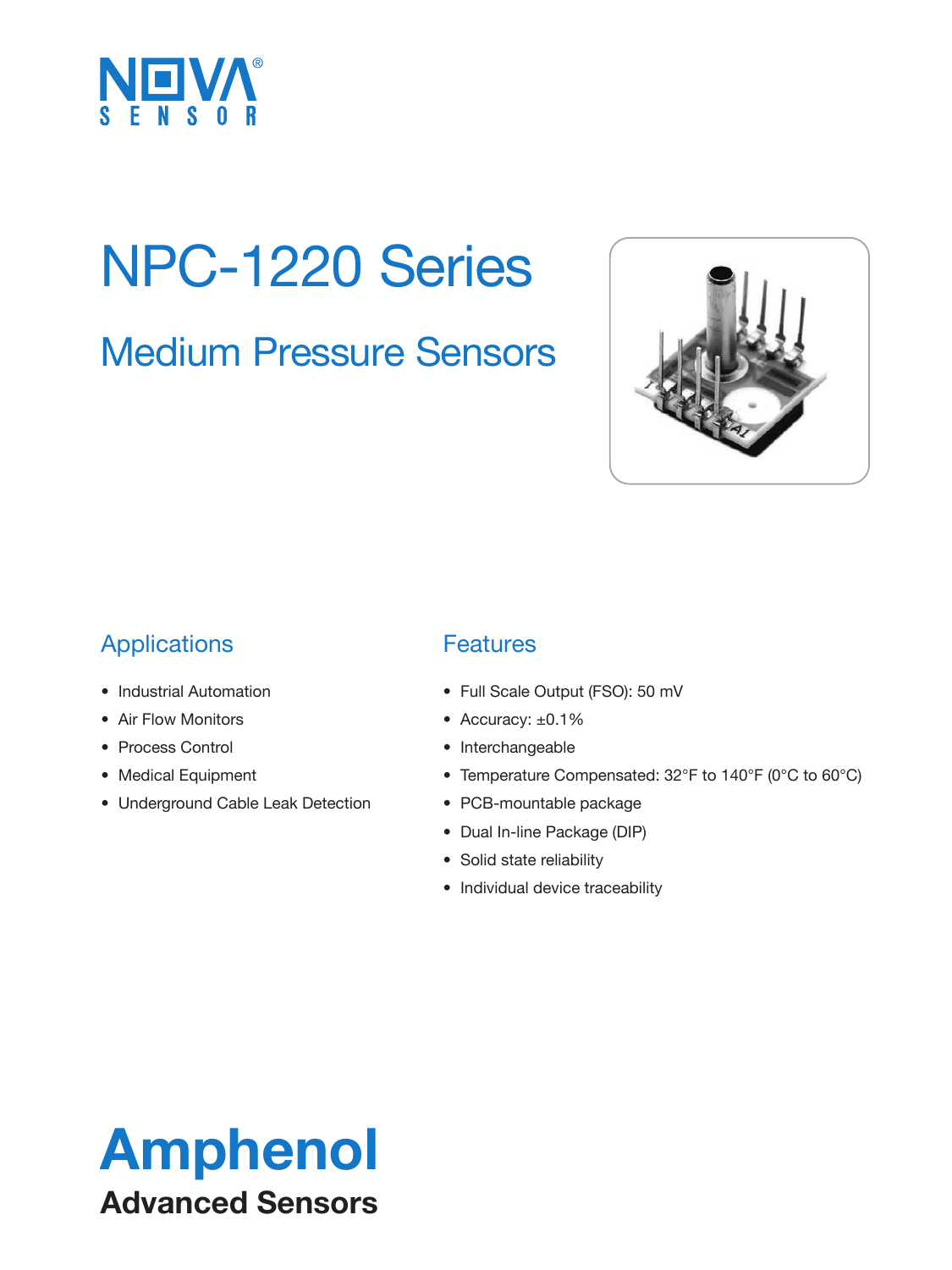# NPC-1220 Specifications

#### **Description**

The NPC-1220 Series of solid-state pressure sensors is designed to provide a cost-effective solution for applications that require calibrated performance over a wide temperature range. Packaged in a dual-in-line configuration, the NPC-1220 Series is intended for printed circuit board mounting. Optional pressure port and lead configurations give superior flexibility in low profile applications where pressure connection orientation is critical.

The NPC-1220 Series is based on NovaSensor's advanced SenStable® piezoresistive sensing

technology. Silicon micromachining techniques are used to ion implant piezoresistive strain gages into a Wheatstone bridge configuration. The NPC-1220 Series offers the added advantage of superior temperature performance over the temperature compensated range of 32°F to 140°F (0°C to 60°C). A current set resistor is included to normalize the Full Scale Output (FSO) for field interchangeability. Additionally, the NPC-1220 Series is available in pressure ranges from 0 psi to 5 psi (0 bar to 0.34 bar) through 0 psi to 100 psi (0 bar to 6.89 bar). Please contact NovaSensor for other pressure ranges.



NPC-1220 Series package diagram

- 1. Tube length:  $L = 0.490$ , S=0.325, N = No tube.
- 2. Lead pins can be in either the same or the opposite direction of the pressure tube. Option (1) has the leads in the "Up" position, the same direction as the tube.
- Option (3) has the leads in the "Down" position, the opposite direction of the tube.
- 3. Gauge and differential pressure devices are calibrated by applying pressure to the positive differential port (P2) and venting to atmosphere the reference port (P1). Absolute pressure devices use only P1 to apply vacuum or pressure.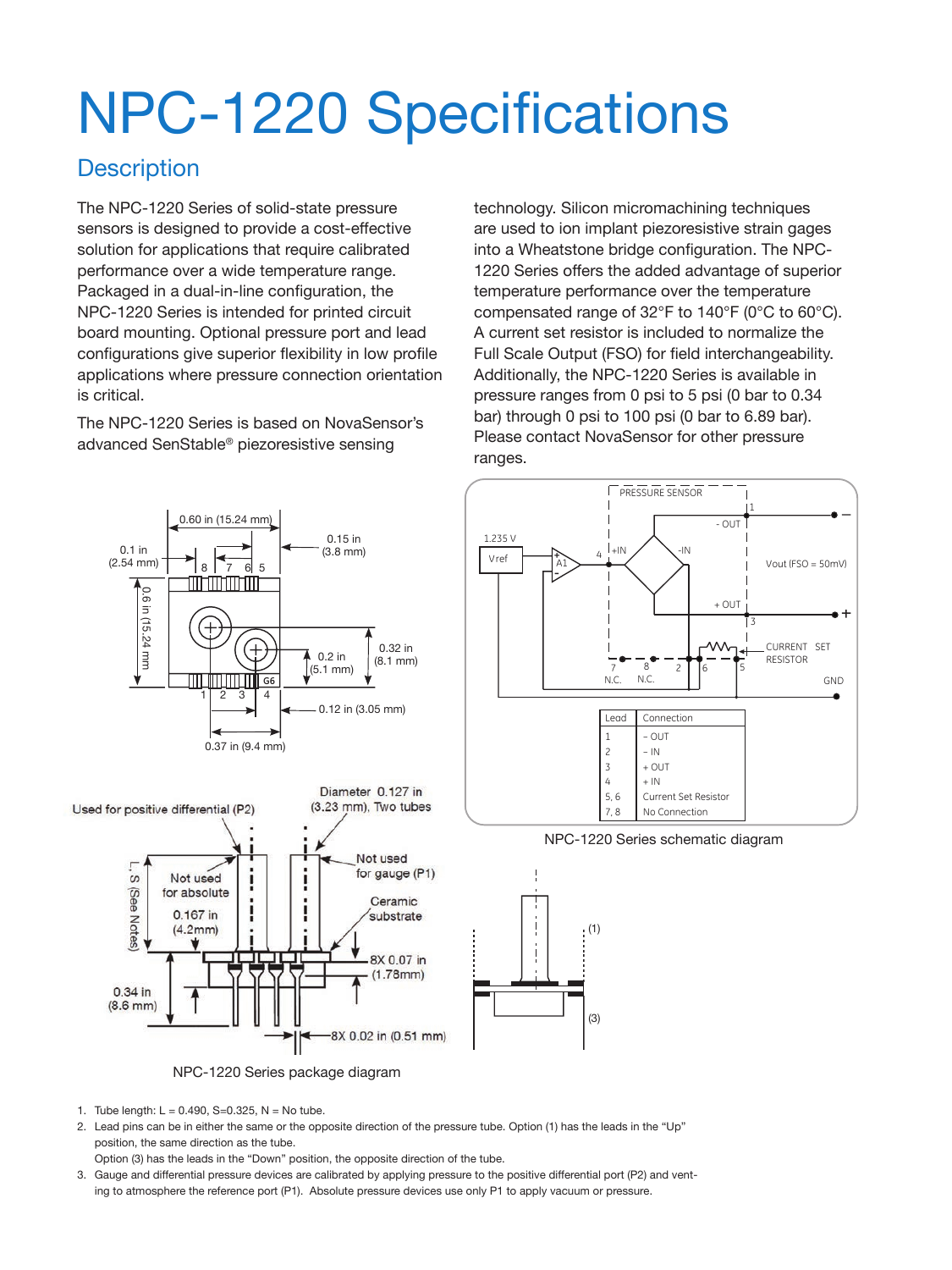### NPC-1220 Specifications

#### Pressure Ranges

- Gauge and Differential: 5, 15, 30, 50 and 100 psi (0.34, 1.03, 2.06, 3.44 and 6.89 bar)
- Absolute: 15, 30, 50 and 100 psi (1, 2, 3.4 and 7 bar); 5 psi (0.34 bar)
- For other pressure ranges, please contact NovaSensor.

| Parameter                                      | Value                                                                                          | <b>Units</b>   | <b>Notes</b>                                                                                     |
|------------------------------------------------|------------------------------------------------------------------------------------------------|----------------|--------------------------------------------------------------------------------------------------|
| Environmental                                  |                                                                                                |                |                                                                                                  |
| Temperature Range                              |                                                                                                |                |                                                                                                  |
| Operating<br>Compensated<br>Storage            | $-40^\circ$ to 257 $^\circ$<br>$32^\circ$ to 140 $^\circ$<br>$-67^{\circ}$ F to 302 $^{\circ}$ | °F<br>°F<br>°F | $(-40^{\circ}$ C to 125 $^{\circ}$ C)<br>$(0^{\circ}$ C to 60 $^{\circ}$ C)<br>(-55°C to 150 °C) |
| Mechanical                                     |                                                                                                |                |                                                                                                  |
| Weight                                         | 0.005                                                                                          | lb             | (2.5 g)                                                                                          |
| Media Compatibility                            | Compatible with<br>exposed materials                                                           |                | 7                                                                                                |
| Positive differential<br>and gauge ports       | Compatible with<br>exposed materials                                                           |                |                                                                                                  |
| Absolute and<br>negative differential<br>ports | Dry gases only                                                                                 |                |                                                                                                  |

#### **Warranty**

NovaSensor warrants its products against defects in material and workmanship for 12 months from the date of shipment . Products not subjected to misuse will be repaired or replaced. NovaSensor reserves the right to make changes without further notice to any products herein. NovaSensor makes no warranty, representation or guarantee regarding the suitability of its products for any particular application. NovaSensor does not assume any liability arising out of the application or use of any product or circuit and specifically disclaims, and all liability without limitation, consequential or incidental damages. The foregoing warranties are exclusive and in lieu of all other warranties, whether written, oral, implied or statutory. No implied statutory warranty of merchantability or fitness for particular purpose shall apply.

| Performance<br>Parameters (1)         | <b>Units</b> | Min.   | <b>Typical</b> | Max. | <b>Notes</b> |
|---------------------------------------|--------------|--------|----------------|------|--------------|
| Full Scale Output (FSO)               | mV           | 49.5   | 50             | 50.5 | 2, 3         |
| Zero Pressure Output                  | mV           | $-2$   |                | 2    | 3            |
| Linearity                             | ±%FSO        | $-0.1$ |                | 0.1  | 4, 8         |
| Pressure Hysteresis                   | $±%$ FSO     | $-0.1$ |                | 0.1  |              |
| Input Impedance                       | Ω            | 2500   | 4000           | 6000 |              |
| Output Impedance                      | Ω            | 4000   | 5000           | 6000 |              |
| Thermal Accuracy-Span                 | %FSO         | $-0.5$ |                | 0.5  | 3, 5, 8      |
| Thermal Accuracy-Zero                 | %FSO         | $-0.5$ |                | 0.5  | 3, 5, 8      |
| Temperature<br>Coefficient-Resistance | $\%$ /°C     |        | 0.2            |      | 5            |
| Thermal Hysteresis-Zero               | %FSO         |        | 0.1            |      | 5            |
| Pressure Overload                     | Rated        |        |                | 3X   | 6, 9         |

1. Ambient temperature = 77°F (25°C), unless otherwise noted. Gauge and differential pressure devices are calibrated by applying pressure to the positive pressure port (P2) and venting to atmosphere the reference port (P1).

2. Output span of unamplified sensor using the current set resistor and the circuit shown in the schematic drawing.

3. Compensation resistors are an integral part of the sensor package; no additional external resistors are required. Pins 7 and 8 must be kept open. The NPC-1220 is interchangeable only when used with the current set resistor shown in the schematic diagram.

4. Best fit straight line.

- 5. Temperature range 32°F to 140°F (0°C to 60°C), reference to 77°F (25°C).
- 6. 3X or 200 psi (13.78 bar) maximum, whichever is less.
- 7. Exposed materials are pyrex, ceramic, silicon, epoxy, RTV, and stainless steel..

8. 5 psi (0.34 bar) spec.:

- Linearity: 0.25 ±%FSO
- TC-span: 0.75 ±%FSO
- TC-zero: 0.75 ±%FSO

9. Port 1 is limited to 60 PSIG for differential and absolute pressure sensors. Contact factory for 50 PSIA/D and 100 PSIA/D units.